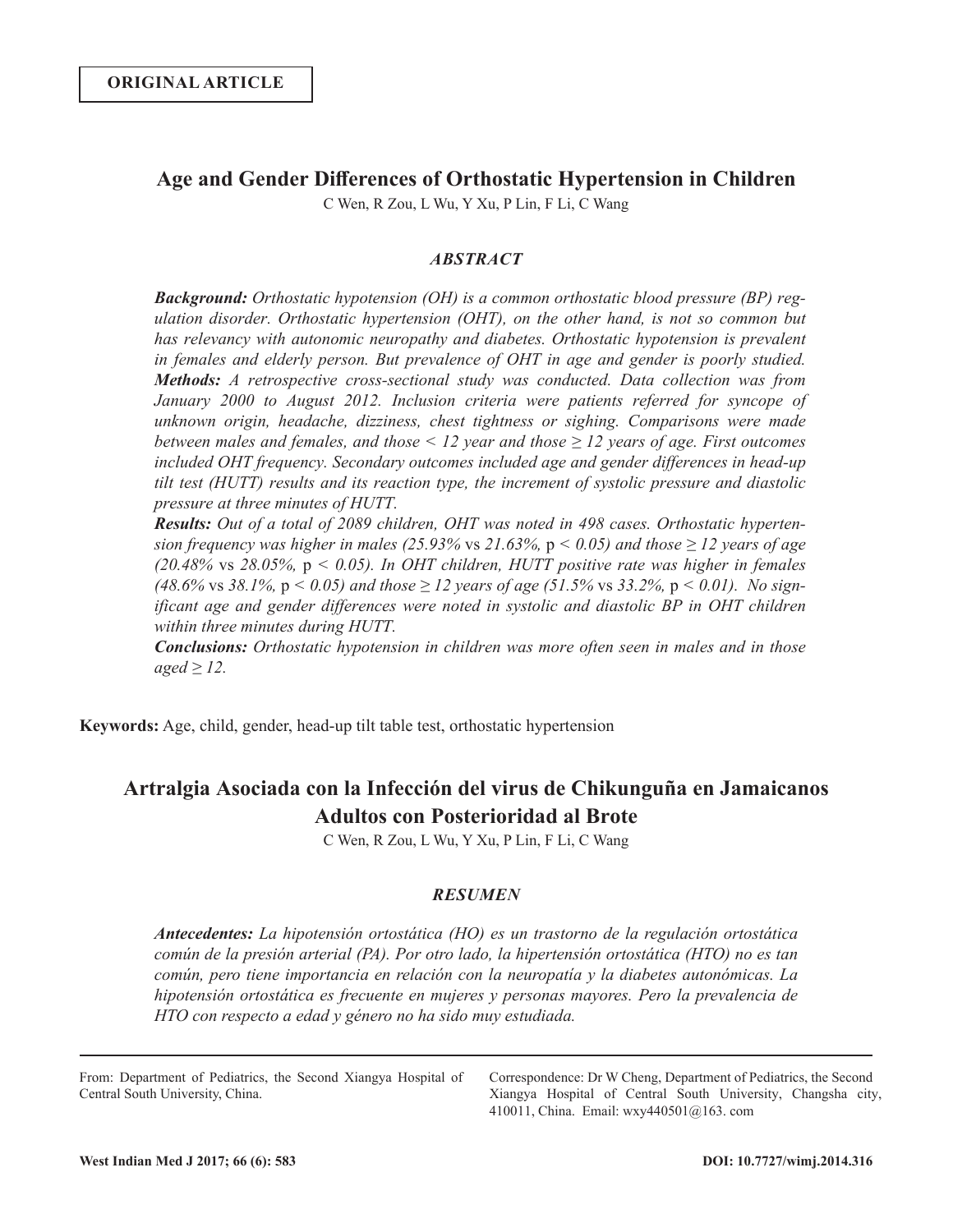*Métodos: Se realizó un estudio retrospectivo de corte transversal. La recogida de datos se realizó de enero de 2000 hasta agosto de 2012. Los criterios de inclusión fueron los pacientes remitidos por síncope de origen desconocido, dolor de cabeza, mareos, opresión en el pecho o suspiros. Se realizaron comparaciones entre varones y hembras, y aquellos de < 12 y ≥ 12 años de edad. Los primeros resultados incluyeron la frecuencia de HTO. Los resultados secundarios incluyeron diferencias de edad y de género en los resultados de la prueba de inclinación (PI) y sus tipos de reacción, el incremento de la presión sistólica y la presión diastólica a los tres minutos de PI.*

*Resultados: De un total de 2089 niños, se observó HTO en 498 casos. La frecuencia de hipertensión ortostática fue mayor en los varones (25.93% vs 21.63%, p < 0.05) y aquellos con ≥ 12 años de edad (20.48%* vs *28.05%,* p *< 0.05). En niños con HTO, la tasa de PI positivos fue mayor en las hembras (48.6%* vs *38.1%,* p *< 0.05) y en aquellos con ≥ 12 años de edad (51.5%* vs *33.2%,* p *< 0.01). No se observó ningún tipo de depresión cardíaca. El tipo mixto fue visto más a menudo en hembras (25.2%* vs *13.2%,* p *< 0.05). No se observó ninguna diferencia significativa de edad y género en la PA sistólica y diastólica en niños con HTO en el plazo de tres minutos durante la PI.*

*Conclusiones: La hipotensión ortostática en niños fue vista más a menudo en varones y en aquellos de edad ≥ 12.*

**Palabras clave:** Edad, niño, sexo, prueba de inclinación, hipertensión ortostática

#### **West Indian Med J 2017; 66 (6): 584**

## **INTRODUCTION**

Orthostatic hypotension (OH) is a common phenomenon in clinic when a person changes the body position from supine to upright. It is well-studied and recognized as an independent predictor of cardiovascular disease and of all-cause mortality  $(1)$ . Orthostatic hypertension  $(OHT)$ is also a manifestation of abnormal postural blood pressure (BP) regulation, which refers to increase in BP when a person assumes an upright position from supine position. However, OHT is not given enough attention clinically. Therefore, there is as yet no unified diagnosis criterion for OHT. In many studies, an increase in systolic blood pressure (SBP) of  $\geq$  20 mmHg and (or) diastolic pressure (DBP) of  $\geq 10$  mmHg within three minutes after body position changed from spine to upright is regarded as the diagnostic criteria of OHT (2).

## **SUBJECTS AND METHODS**

#### **Design**

We conducted a retrospective cross-sectional study at both in-patient and outpatient Departments of the Children's section of the Second Xiangya Hospital of Central South University, China. Data collection was from Jan 2000 to August 2012.

#### **Study population and methods**

Inclusion criteria were patients, age < 18 years, referred for syncope of unknown origin, headache, dizziness, chest tightness or sighing and who underwent head-up tilt test (HUTT). Exclusion criteria were patients in whom physical diseases, such as arrhythmia, epilepsy, myocarditis, *etc*, were detected by medical record review, physical examination, 12-lead (ECG) electrocardiogram, Holter ECG, echocardiogram, electroencephalography, brain computerized tomography or magnetic resonance imaging, *etc*. This project was approved by Ethics Committee of the second Xiangya Hospital.

Head-up tilt test, as a noninvasive test, included two parts, which were baseline HUTT and sublingual nitroglycerin HUTT. It was performed after gaining the informed consent from all the subjects and their guardians. How HUTT was processed and the criteria for positive HUTT and reaction type was specifically described in former papers (3, 4).

Orthostatic hypertension was noted by reviewing the record of HUTT, which diagnostic criteria included an increase in SBP of  $\geq$  20 mmHg and (or) DBP of  $\geq$  10 mmHg within three minutes of HUTT (2).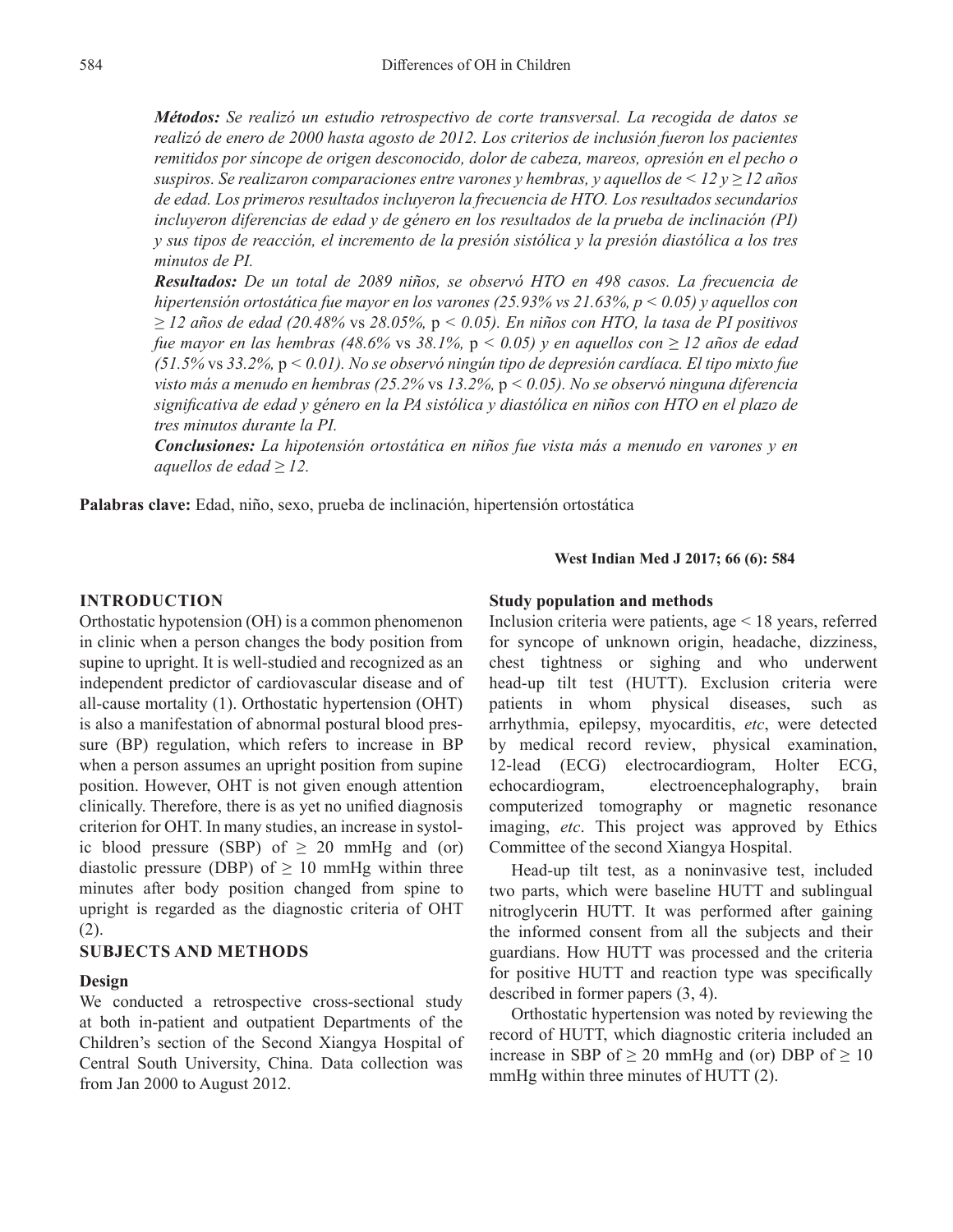## **Data analysis**

Comparisons were made between males and females, and those  $\leq 12$  and those  $\geq 12$  years of age. First outcomes included OHT frequency. Secondary outcomes included age and gender differences in HUTT results and its reaction type, the increment of SBP and DBP at three minutes of HUTT. The Statistical Package for the Social Sciences -17 (SPSS 17.0) software was used to do the statistical analysis, *t*-tests were used for comparisons of measurement data between groups and χ2 analysis or Fisher exact probability were used to compare numeration data.  $A p < 0.05$  was considered statistically significant.

## **RESULTS**

Two thousand and eighty-nine children, whose age ranged from 2.00 to 17.92 (10.79  $\pm$  2.94) years old satisfied the inclusion criteria and beyond the exclusion criteria. Of the 2089 cases, 1072 were males and 1162 were aged < 12 years. Orthostatic hypertension was noted in 23.84% (498/2089) cases, of whom 278 were males and 238 were aged < 12 years. It occurred more often in males than in females (25.93% *vs* 21.63%, *p* < 0.05). Statistically significant differences noted between  $\leq$  12 years group and  $\geq$  12 years group [20.48% *vs*] 28.05%, *p* < 0.01] (Table 1).

In OHT children, HUTT positive rate was higher in females than in males (48.6% vs 38.1%,  $p < 0.05$ ) and higher in those age  $\geq$  12 years than those age  $\leq$  12 years  $(51.5\% \text{ vs } 33.2\%, p < 0.01)$  [Table 2].

The increment in SBP equaled to SBP at three minutes of HUTT minus baseline SBP, as well as increment in DBP. No statistical differences were noted between those aged  $\leq 12$  years and those age  $\geq 12$  years. There were no statistical differences between males and females in the  $\leq 12$ -year group and  $\geq 12$ -year group (Table 3).

## **DISCUSSION**

Research so far has drawn different conclusions about OHT due to no unified diagnostic standard. Some researchers described OHT as an orthostatic increase in DBP from below 90 to above 90 mmHg (5). In most of the studies, OHT was defined as elevation of SBP by at least 20 mmHg after standing-up from the supine position, while in the others defined as elevation of SBP by at least 10 mmHg even 5 mmHg after standing-up (6‒9). In our study, OHT was defined as elevation of SBP by  $\geq$  20 mmHg and (or) elevation of DBP by  $\geq$  10 mmHg within three minutes after standing-up during HUTT (2).

Table 1: Age and gender difference in orthostatic hypertension frequency during head-up tilt test  $[n \ (\%)]$ 

| Age             | Male |             | Female |             |  |
|-----------------|------|-------------|--------|-------------|--|
|                 | n    | <b>OHT</b>  | n      | <b>OHT</b>  |  |
| $\leq$ 12 years | 623  | 137 (21.99) | 539    | 101(18.74)  |  |
| $\geq$ 12 years | 449  | 141 (31.41) | 478    | 119 (24.90) |  |
| total           | 1072 | 278 (25.93) | 1017   | 220 (21.63) |  |

OHT: Orthostatic hypertension; HUTT: head-up tilt test

Table 2: Age and gender differences of head-up tilt test results among orthostatic hypertension children (n)

| <b>Groups</b> |                | <b>HUTT</b>     |          |          |             |  |
|---------------|----------------|-----------------|----------|----------|-------------|--|
|               |                | <b>Negative</b> | positive | $\chi^2$ | D           |  |
| Gender        | Male           | 172             | 106      | 5.53     |             |  |
|               | Female         | 113             | 107      | 9        | ${}< 0.05$  |  |
| Age           | $\leq$ 12 year | 159             | 79       |          | ${}_{0.01}$ |  |
|               | $\geq$ 12 year | 126             | 134      | 17.084   |             |  |

Table 3: Age and gender differences in blood pressure increment within three minutes of head-up tilt test in orthostatic hypertension children (mmHg)

| Gender         | $12$ years (n = 238) |                 |                                  | $\geq$ 12 years (n = 260) |                           |                                         |
|----------------|----------------------|-----------------|----------------------------------|---------------------------|---------------------------|-----------------------------------------|
|                | n                    | of SBP          | Increment Increment of<br>DBP    | $\mathbf n$               | <b>SBP</b>                | Increment of Increment of<br><b>DBP</b> |
| Male           | 137                  |                 | $8.22 \pm 7.34$ $13.07 \pm 5.08$ |                           | $141 \quad 8.45 \pm 7.00$ | $13.65 \pm 3.65$                        |
| Female         | 101                  | $9.26 \pm 7.04$ | $12.87 \pm 4.19$                 |                           | $119$ $7.45 \pm 7.68$     | $13.24 \pm 3.67$                        |
| t              |                      | 1.098           | 0.644                            |                           | 1.100                     | 0.882                                   |
| $\overline{p}$ |                      | > 0.05          | > 0.05                           |                           | > 0.05                    | > 0.05                                  |

SBP: systolic blood pressure; DBP: diastolic blood pressure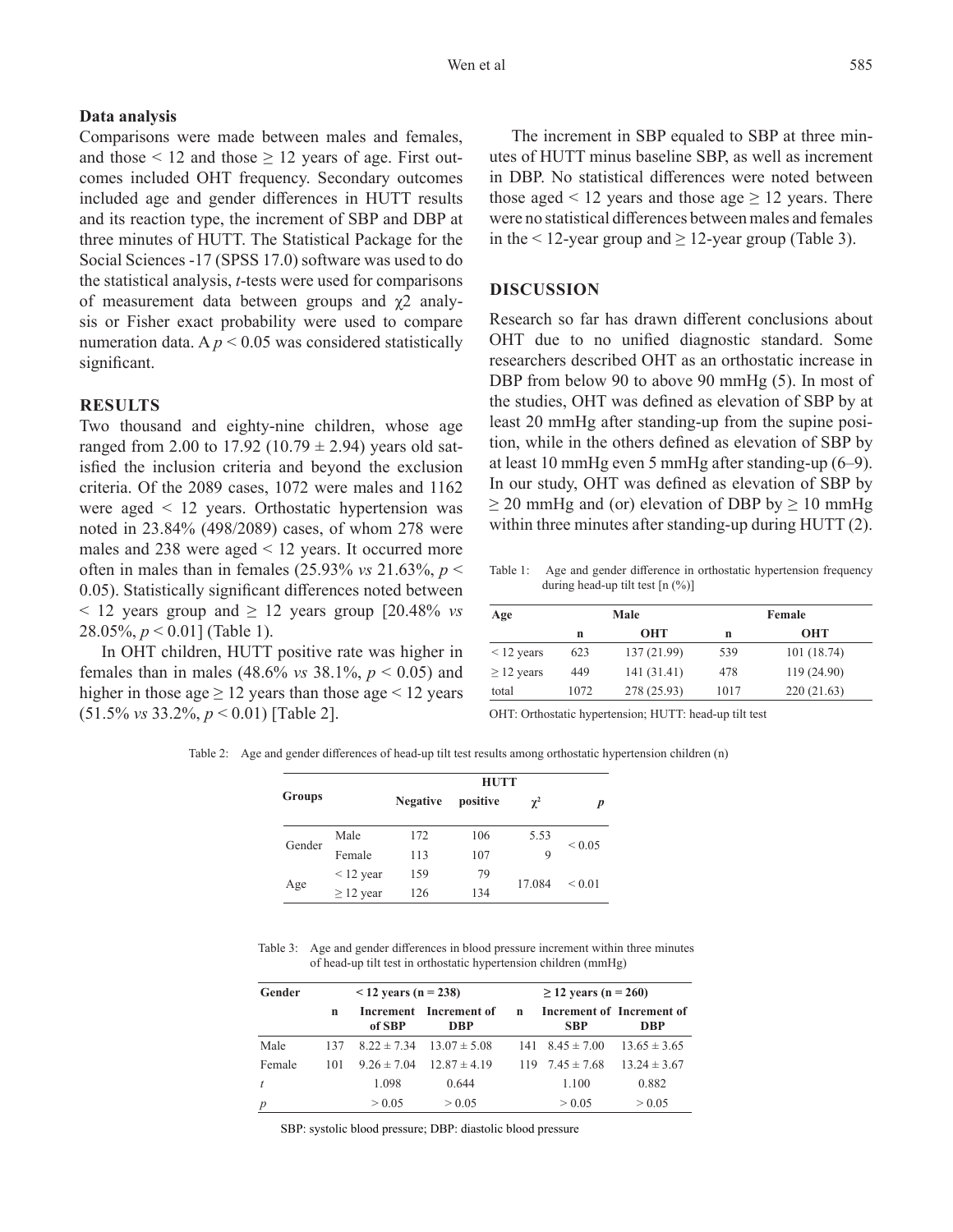Normally, the BP fluctuates constantly. In healthy population, there are integrated and effective regulation mechanisms that help maintain the BP at relative stable level in the presence of change of either internal or external environment so as to avoid harm induced by great BP fluctuations. The change of body position has the most significant impact on BP. When a healthy person change his posture from supine standing, blood in his lower limbs increase due to gravitation, which results in a temporary reduction of blood volume returned to the heart. At the meantime, slight and temporal BP dropping, especially in SBP, can be detected (10, 11).

Carotid sinus and aortic arch baroreceptor increases impulse releasing if BP falls is sensed due to the decrease of returned blood volume. Then the signal is transmitted to solitarius nucleus within the medulla oblongata which increases the activating signal of sympathetic nerves resulting in constriction of arteriole so as to maintain the stability of BP. If the sympathetic nerve system is over-activated, BP increases excessively which results in OHT (12). Thomas *et al* (7) studied the relationship between positional BP change and the eight-year incidence of hypertension in 2781 young adult, and found that the eight-year incidence of hypertension was higher in patients with OHT than those with little fluctuation of BP after assuming standing position (12.4% *vs* 6.8%  $p < 0.01$ ), and the eight-year incidence of hypertension was 8.4% in the in-between OH group. Adjusted odds ratios for developing hypertension during the follow-up period in those with OHT *vs* those without postural BP change were as follows: in black men, 2.85 (95% confidence interval [CI], 1.43, 5.69), in black women, 2.47 (95% CI, 1.19, 5.11), in white men, 2.17 (95% CI, 1.00, 4.73), and in white women, 4.74 (95% CI, 1.11, 20.30), indicating that increased sympathetic nervous system reactivity and remodelling of capillary are the risk factors of the hypertension (7).

The differences in OHT incidence reported in the literature might be associated with the different diagnostic criteria applied. The incidence of OHT is significantly higher in patients with elderly borderline hypertension, autonomic neuropathy and diabetes than in the normotensive subjects. Orthostatic hypertension was detected in 4.2% of healthy pilots (9). Fan *et al* (13) conducted a cross-sectional study in 4711 hypertensives (aged 40–75 years) in seven communities and they found that the incidence of OHT was 16.3%. Wu *et al* (14) conducted a population-based study on the prevalence and orthostatic hypotension/hypertension and orthostatic dizziness in 1638 adult cases (aged above 20 years) and found that

the prevalence of OHT was 1.1% with onset above 40 years of age. The study of Fedorowski *et al* (15) on a total of 700 non-diabetic adults regarding the changes in orthostatic BP, intima-media thickness (IMT) and P-fibrinogen revealed that orthostatic hypotension and OHTN occurred in 5.7% and 6.4% study participants. The Atherosclerosis Risk in Communities (ARIC) study included 15 792 persons between 45 and 64 years of age at the baseline examination and in this study OHT was found in 2.36% of the study population (12). In our study, HUTT test on all the subjects with syncope of unknown origin, headache, dizziness, chest tightness or sighing showed that OHT occurred in 23.84%, showing significantly higher incidence than that reported by Wu *et al* (14) and this difference might be attributed to the difference in diagnostic criteria applied for OHT and the fact that most of the subjects enrolled had autonomic nervous dysfunction.

Our study showed that OHT in children occurred mainly in males and those age above 12 years. Jarvis *et al* (16) reported that the mean arterial pressure measured during supine baseline conditions and 70 degree headup tilt positions were significantly lower in 14 healthy women than in 16 healthy men (all  $p < 0.01$ ), which is in conformity with our finding. Barnett *et al* (17) measured vasoactive peptide levels in the supine and 60 degree head-up tilt positions in 89 healthy subjects (41 men, 48 women, aged 20 to 83 years) and found that plasma norepinephrine during tilt was lower in women than in men ( $p \leq 0.05$ ) thus, OHT occurred more in male than in females. Streeten *et al* (5) found that orthostatism induced increased sympathetic stimulation and significantly higher plasma norepinephrine concentrations in the orthostatic hypertensive subjects than in the normotensive subjects ( $p \leq 0.05$ ), which might play a direct role in inducing OHT. It has been shown that excessive vascular adrenergic sensitivity in OHT subjects that increase orthostatic pressure response is also the mechanism related to adrenaline release in the development of OHT (9). Our data showed no differences in age and gender with regards to increments in SBP and DBP within three minutes of HUTT, indicating that the sympathetic reaction is independent of age and gender in children after standing-up.

Our findings that OHT occurred more often in females than in males among HUTT positive children and more in  $\geq$  12-year age group than in < 12-year age group might be attributed to the fact that HUTT positive is more often seen in females and in the  $\geq$  12-year age group (3). Longin *et al* (18) analysed the difference of heart rate variability (HRV) between